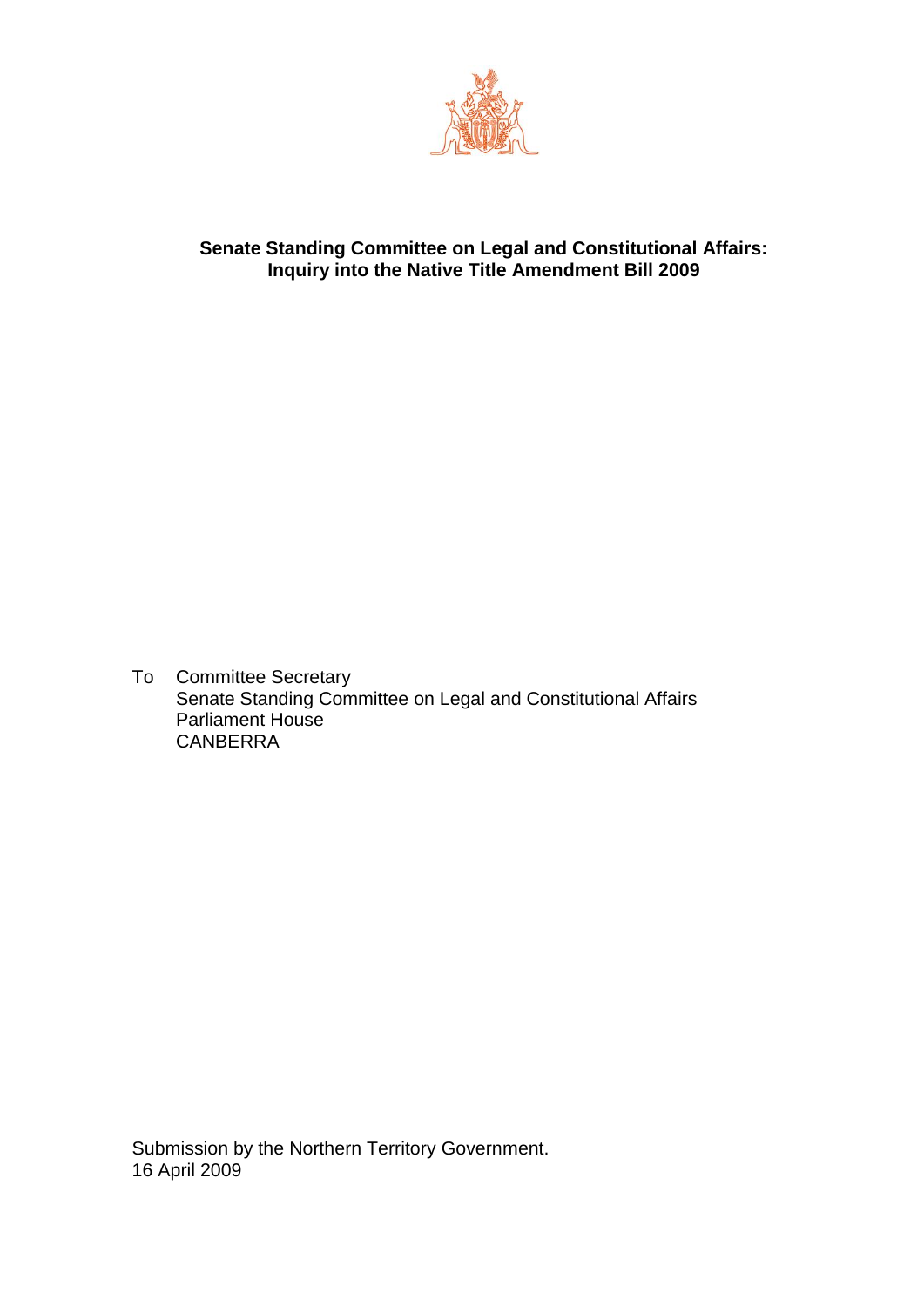# **General Comment**

The Committee invites comment on its inquiry into the *Native Title Amendment Bill*  2009 (Cwth). The Territory considers the proposed amendments in the Bill will improve the operation of the native title system, and supports them.

#### **Specific comments**

### **1. Proposal to enable the Federal Court to make consent orders concerning matters beyond native title.**

The Northern Territory is committed to consent determinations as a practical and meaningful mechanism to resolve native title, and supports proposals to improve this process.

It is the current policy of the Northern Territory to support consent determinations of native title wherever there is sufficient information concerning the existence of native title holders and native title rights, rather than to seek a litigated outcome.

The Northern Territory accepts and supports the principle that a fundamental purpose of the litigation of native title claims is to provide certainty with respect to the native title rights of native title holders, and therefore the legal obligations of the Northern Territory and other interest holders in land subject to native title.

The Northern Territory also recognizes that an equally fundamental aspect of the recognition of native title rights, within the litigation context, is acknowledging past unlawful interference with those rights and identifying practical outcomes of benefit to those who have had their legal rights infringed. Native title is a communal right, and improved economic and social outcomes for future generations benefits native title holders and flows on to the wider Northern Territory community.

The Territory would caution however, against any measures which would discourage or mitigate against opportunities for good faith negotiations to settle native title without resort to the court.

The Federal Court has an understandable emphasis on legal and technical processes, which may not necessarily fit the timetable or priorities of negotiated settlements. The Territory would encourage the inclusion of caveats that require the court to consider opportunities for negotiated settlements before making any orders.

#### **2. Proposal to confirm that the Federal Court has discretion to rely on an agreed statement of facts between the parties in making a consent determination.**

The intention of this proposal is to allow for greater efficiency in the native title process, particularly where there is no disagreement between the key parties about the facts.

The use of agreed statements of facts has been commonplace in all forms of both civil and criminal litigation for a considerable period. Its purpose is to avoid a court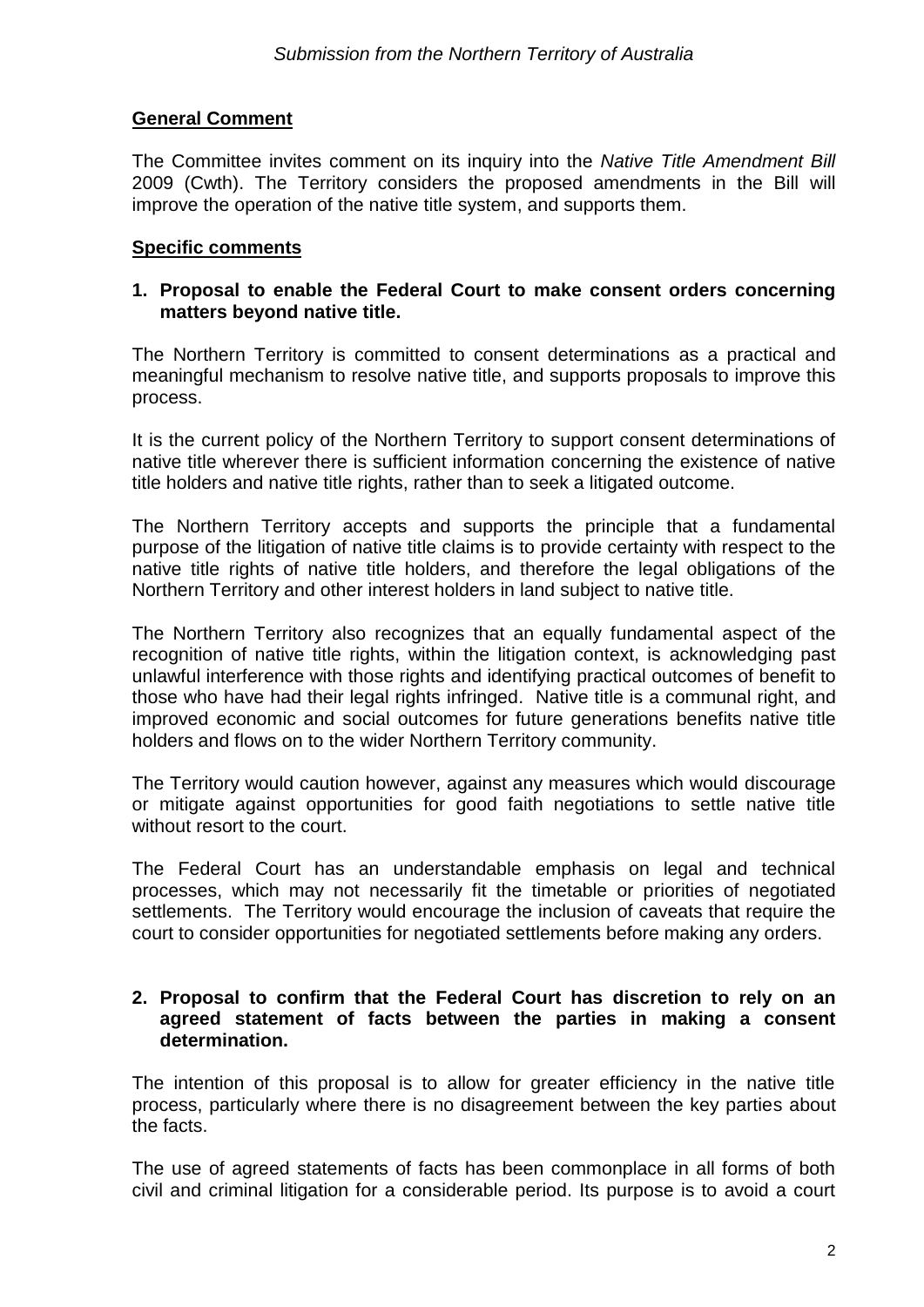having to spend unnecessary time determining facts which are not in dispute. It is the policy of the Northern Territory to rely on an agreed statement of facts between the parties in the making of a consent determination, and where it is feasible, in the hearing of a litigated native title claim. The Northern Territory supports this proposal.

### **3. Proposal to expand the rules of evidence to apply to native title proceedings.**

The amendments allow a court hearing a native title claim, to rely on evidence that would no longer be admissible in a civil proceeding, specifically

- "hearsay" evidence (a witness cannot give evidence in the form of  $\bullet$ second-hand conversations purporting to establish a fact);
- opinion evidence (a witness cannot give evidence in the form of an opinion that a fact exists);
- narrative evidence (a witness can only give evidence in the question/answer form, and cannot give evidence in the form of a general narrative of traditional law or events that may place specific facts in a particular context).

The Northern Territory recognizes that, in establishing a case that relies on events occurring in the distant past, or relates to the content of traditional laws and customs, Aboriginal witnesses are significantly disadvantaged by the current legal rules concerning the law of evidence. The transmission of knowledge in traditional societies has occurred by means of oral histories, usually in a narrative form and based on what has been handed down from generation to generation, rather than written documentation, to which the Australian law of evidence gives primacy.

In order to enable a court to determine issues in dispute, it is desirable that Aboriginal witnesses be able to tell their story as far as possible in their own words, rather than being obliged to fracture that knowledge to enable it to fit into the existing categories of the law of evidence.

At the end of the day, it is a matter for the court to weight the value and relevance of all the evidence that has been submitted to it, noting always that the parties to the litigation retain their right to make their arguments about the probative value or relevance of the evidence. The Northern Territory believes the proposed changes to the rules of evidence do not diminish the judicial function to determine whether a case has been established on the evidence submitted to the court. Accordingly, the Northern Territory supports this proposal.